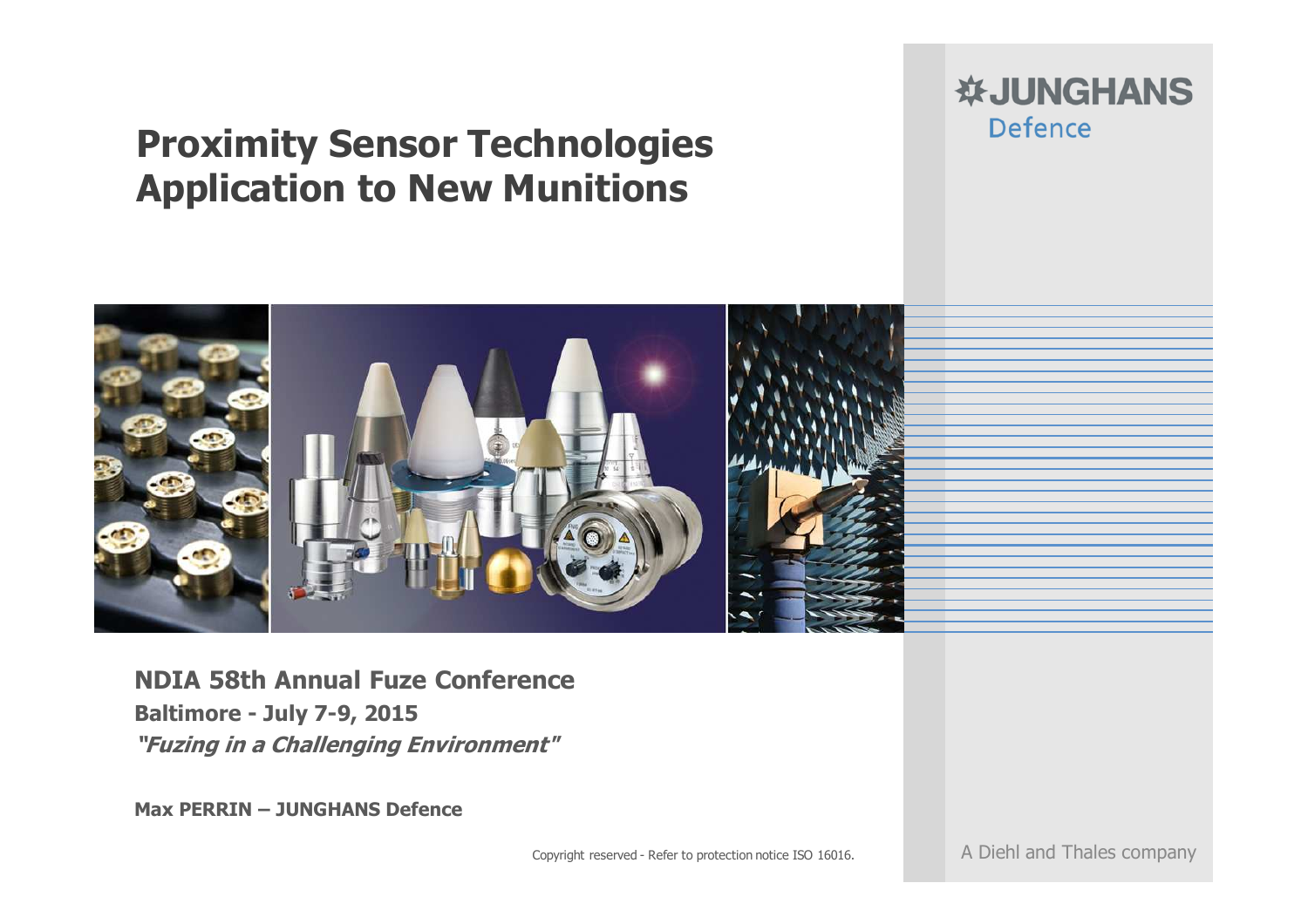#### **Outline**



- $\bullet$ **Proximity fuzes – product types**
- $\bullet$ **Technology evolution**
- $\bullet$ **Signal processing**
- **Proximity Sensor Modules for munitions**
	- HoB mode
	- Air-defence mode
- **Possible applications**
- $\bullet$ **Integration challenges and solutions**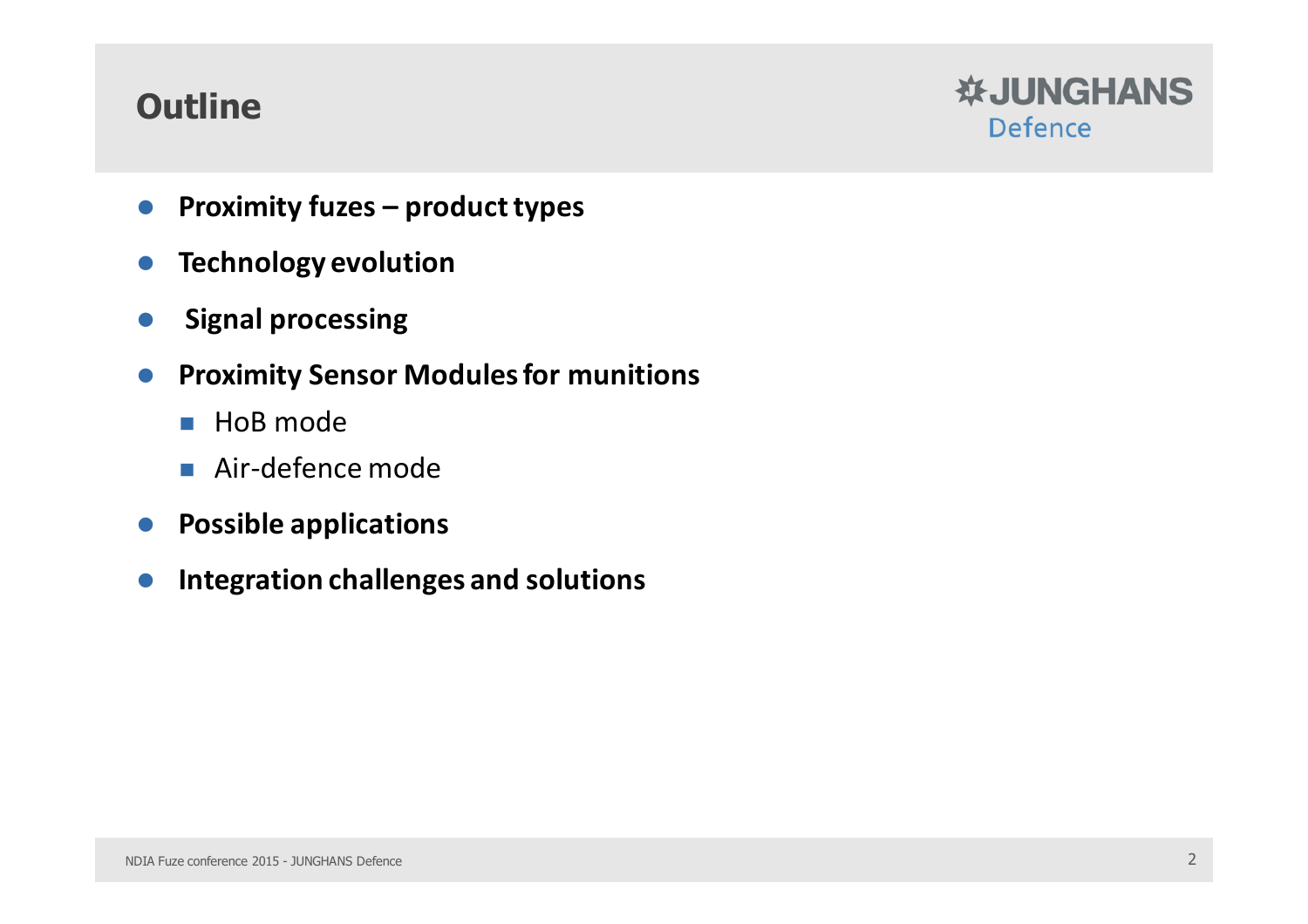#### **JUNGHANS Defence – The Fuze Company**



**Complete range of fuzes for all types of munitions**

**Key competences in Fuzing technologies, Micro-technologies and Ammunition electronics**



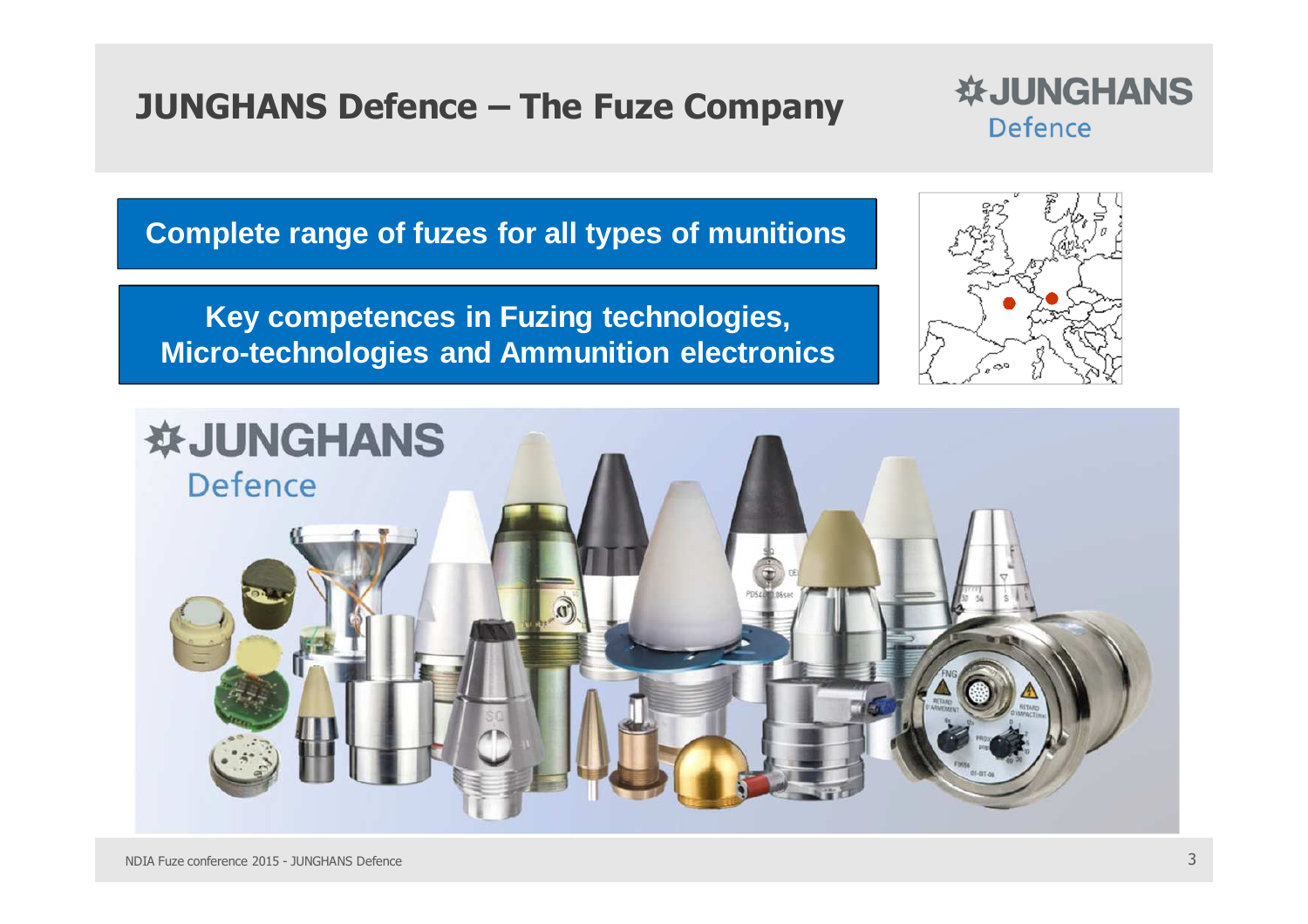#### **Proximity Fuzing – Key Feature for Munition WJUNGHANS Effectiveness Improvement** Defence

- $\bullet$  **Since the end of WWII the operational benefits provided by the use of proximity fuzes in modern warfare are clearly recognized**
	- -Significant increase of the **terminal effect** (firing on ground targets)
	- -Significant improvement of the **hit and kill probability** (air defence)

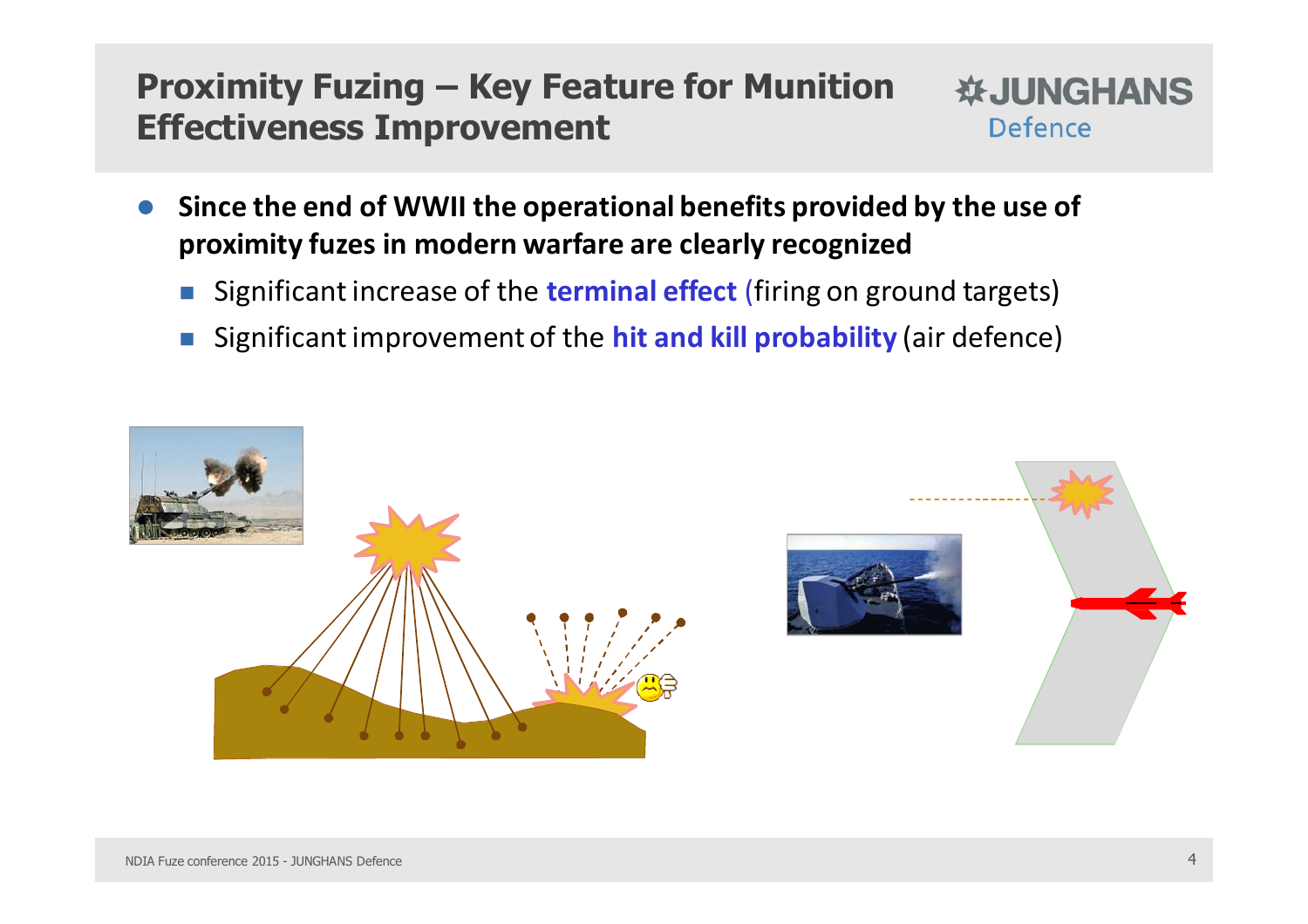# **Proximity Fuzes : Height of Burst Mode**



- $\bullet$  **Surface targets (land or sea)**
	- $\mathbb{R}^2$ Indirect fire, ground-to-ground and air-to-ground weapons







*Artillery Multifunction Fuze firing test (live round)*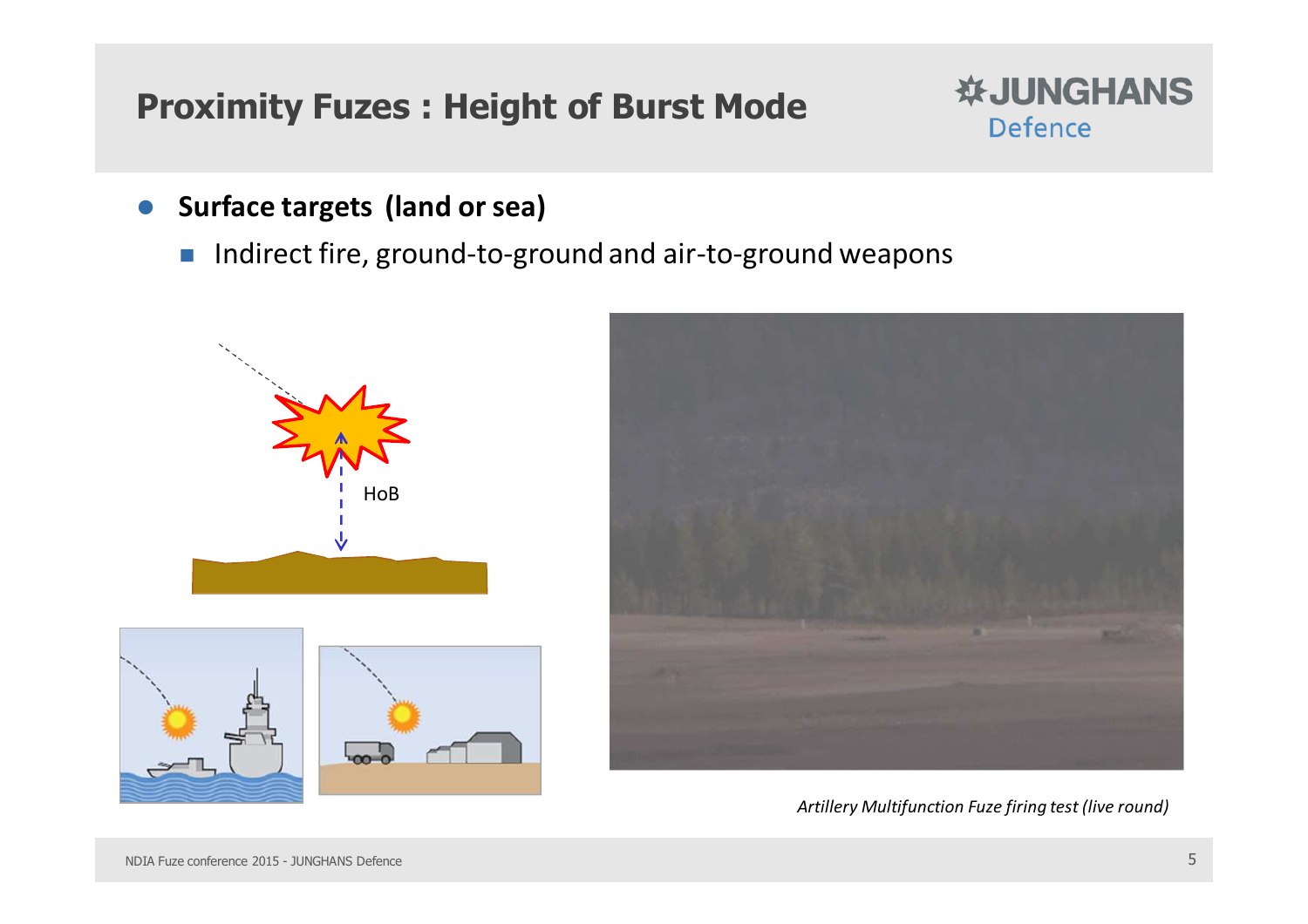# **Proximity Fuzes : Air Defence Mode**



 $\bullet$ **Aerial targets**

> -Naval artillery, air defence artillery and weapons

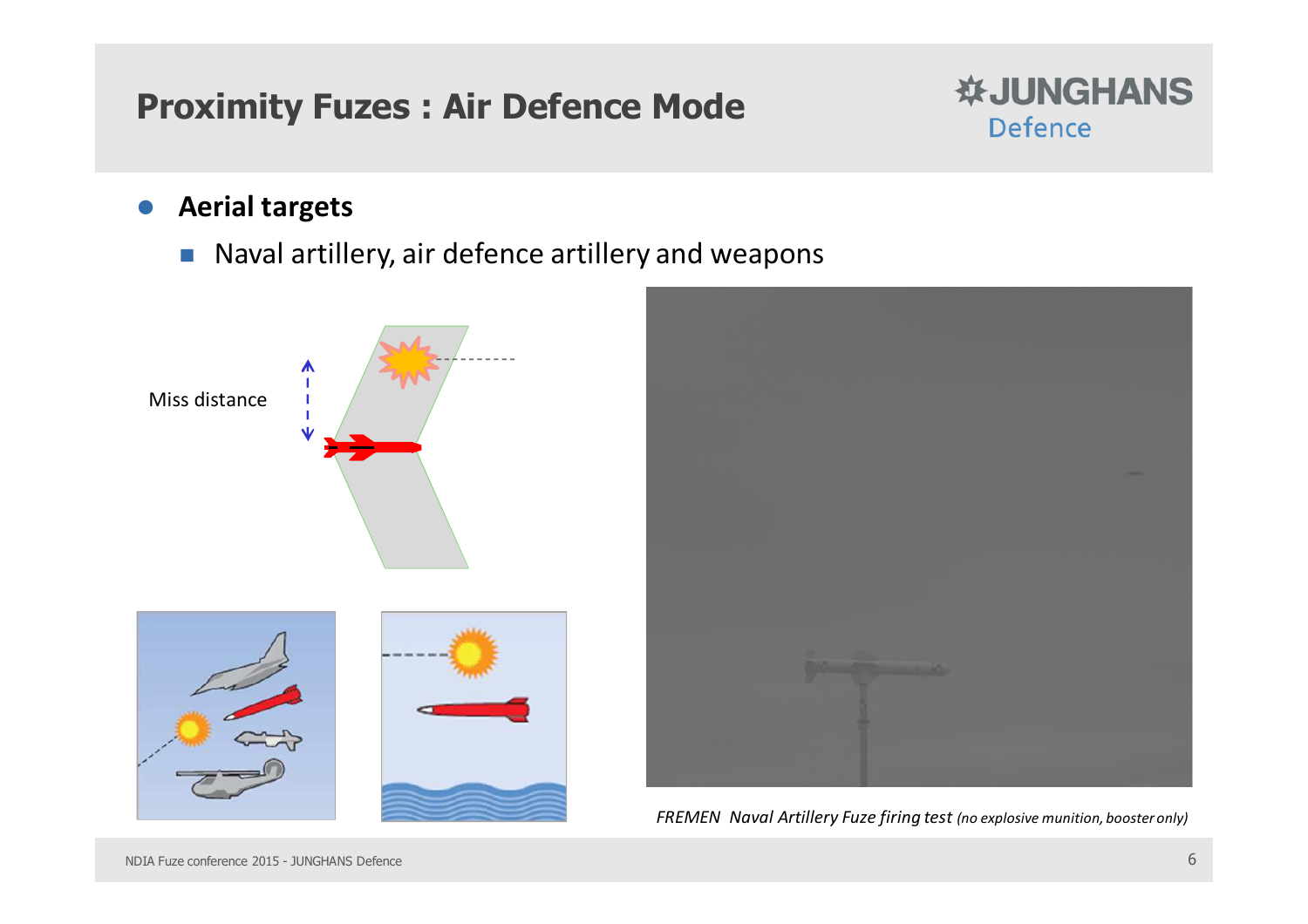#### **Proximity Fuzes for MunitionsMajor Improvements in the Last Decade**

- $\bullet$  **Functioning principle**
	- FMCW radar (Frequency Modulated Continous Wave): Ability to measure the exact distance fuze-target
- $\bullet$  **Technology**
	- -Digital signal processing
	- -Microwave electronics
	- High integration (electronic and antenna)
- $\bullet$  **Size and power consumption compatible with the constraints of volume, energy and costs for munition fuzes**
- $\bullet$  **Higher performances in target detection**
	- ●Better precision
	- ●Better resistance to ECM

**New technologies provide better detection performances and better suitability for use in various type of munitions**

**WJUNGHANS** 

Defence

 $F_b = 2.h.$   $\Delta F/(c. F_r)$ 

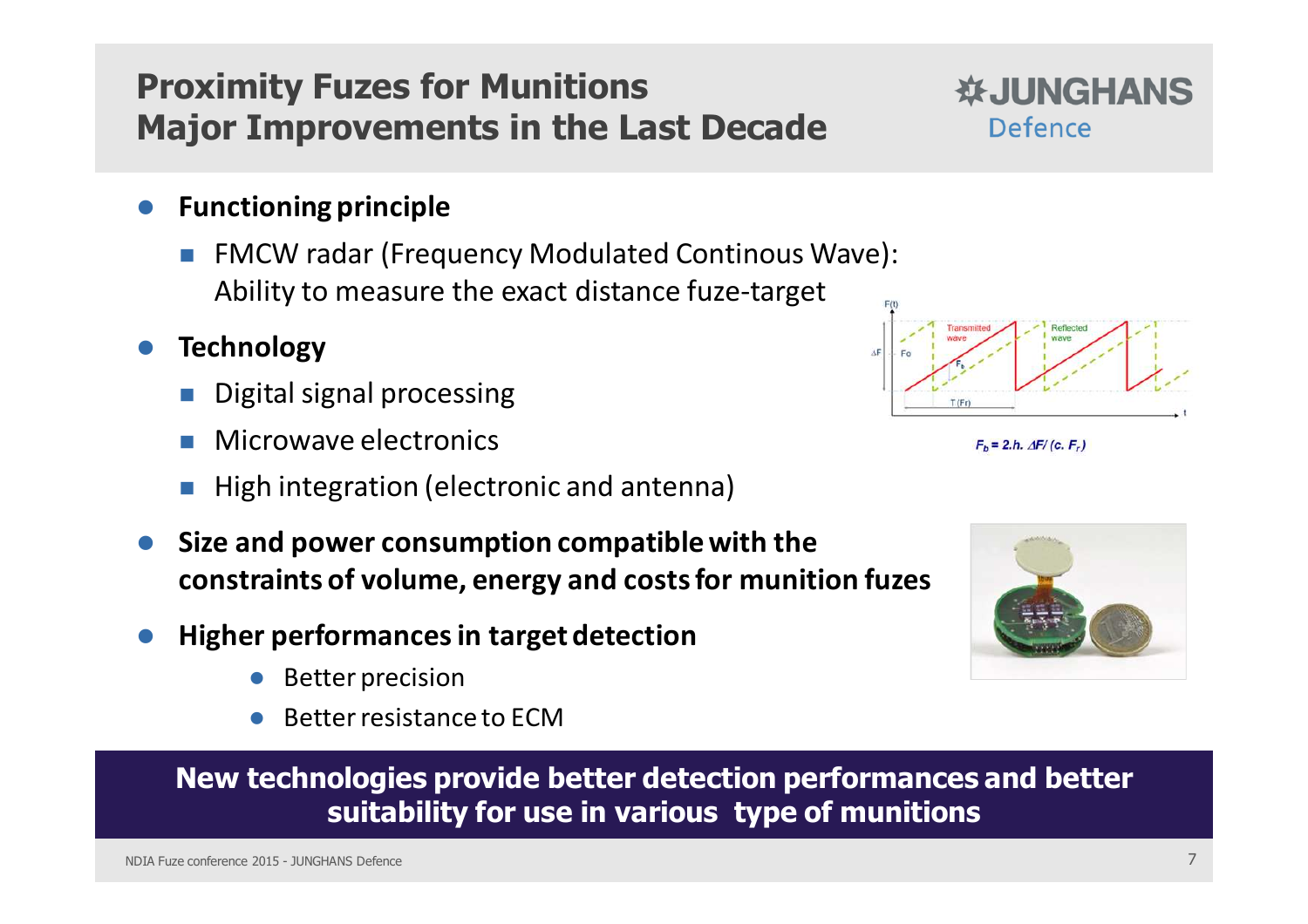# **Proximity Fuze Technology**

#### **※JUNGHANS Defence**



NDIA Fuze conference 2015 - JUNGHANS Defence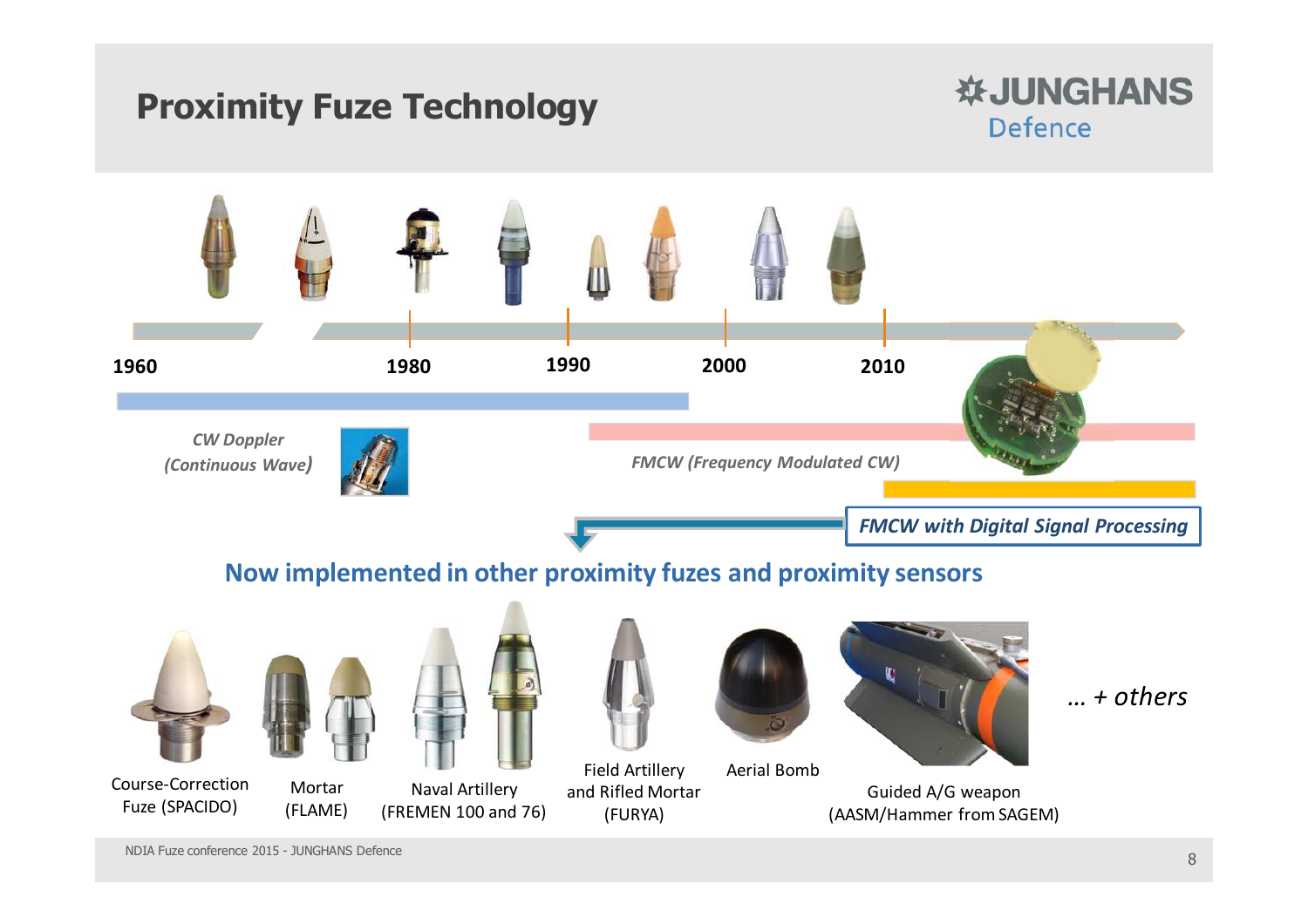#### **HoB Sensor – Signal Processing**



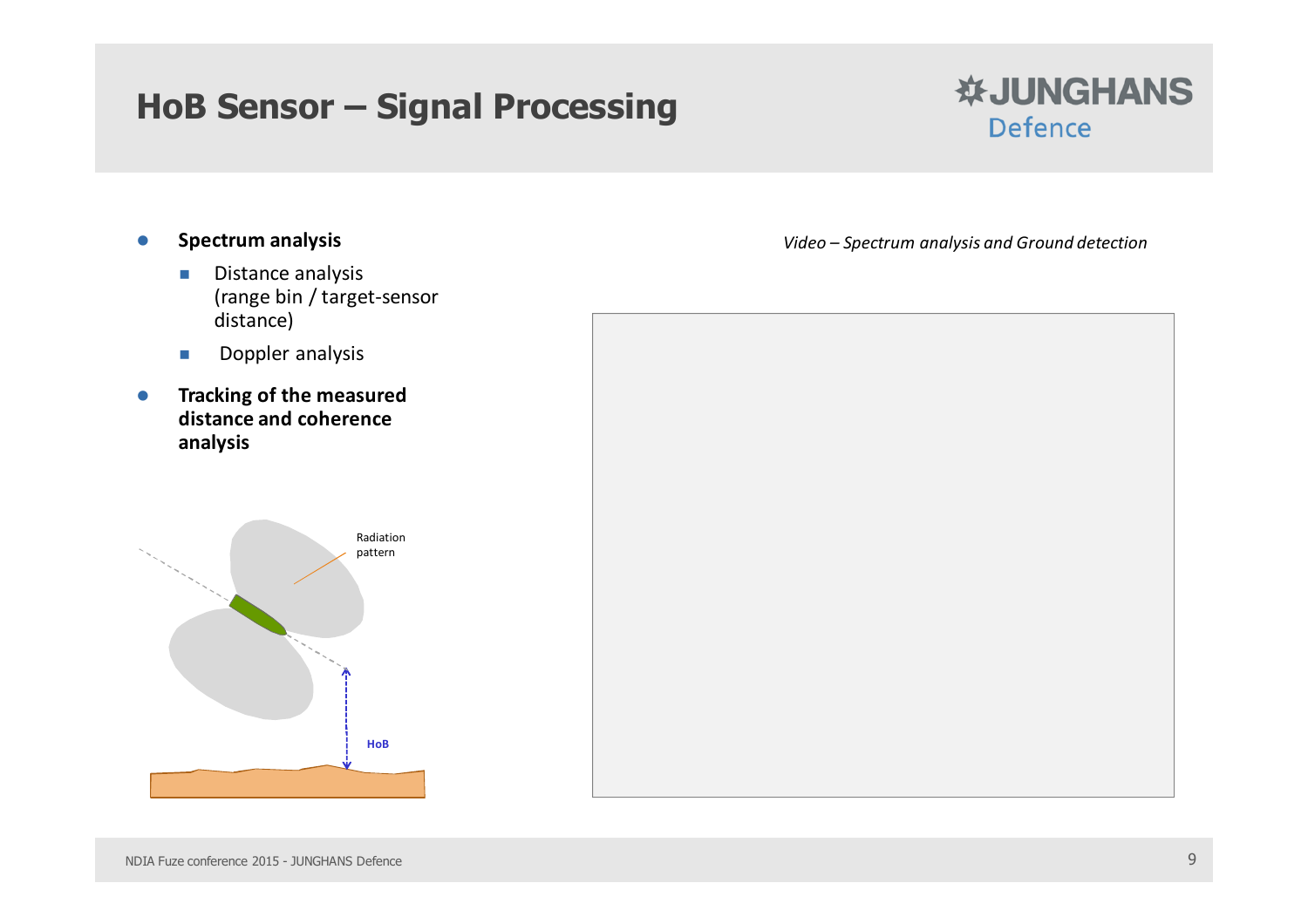# **Aerial Target Detection – Signal Processing**

#### **※JUNGHANS** Defence

- $\bullet$  **Spectrum Analysis: Extraction of the target parameters**
	- -Target distance information
	- - Speed - from the Doppler frequency shift
	- - Radar cross section - from the signal level
- $\bullet$ **Target clutter discrimination**
- $\bullet$  **Range gated processing to isolate seaclutter from valid targets**

*Video – Spectrum analysis – target detection*





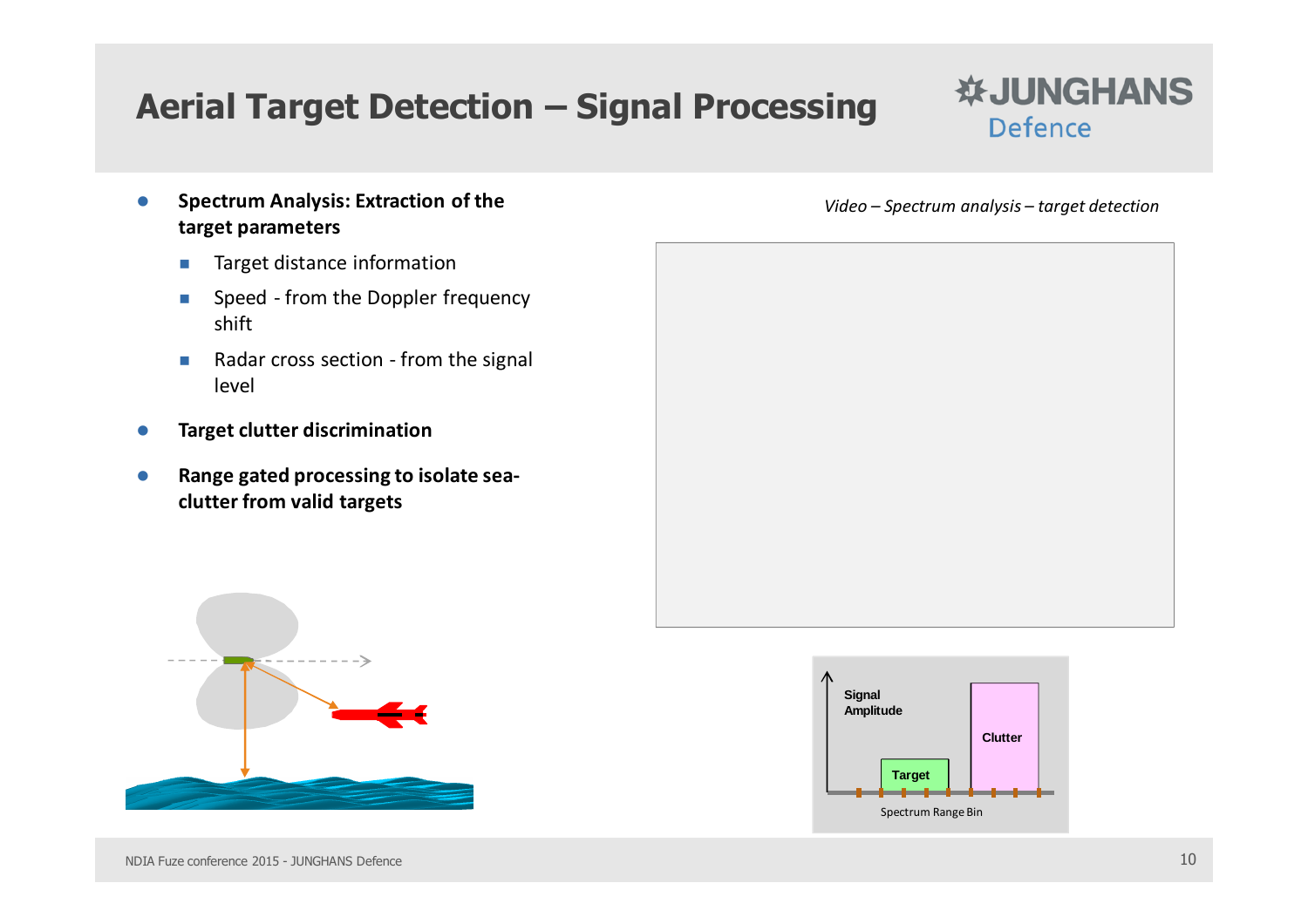# **Proximity Sensor Modulefor Use on other Fuze, Munition or Missile**



- $\bullet$  **Objective: Leverage technology and design from artillery proximity fuze sensors for implementation in other munitions/weapons**
- $\bullet$  **Proposed product: Advanced miniaturized radar sensor, based on FMCW principle, with full digital signal processing**
	- -Single module incorporating all functions
	- -Re-use of electronic design
	- - Antenna design: adapted to specific radiation pattern needs
	- - Specific arrangement of the sub-assemblies depending on the application: layout, integration, housing and interfaces
	- - Compatible with extreme environmental conditions from munitions and missiles







#### **New proximity sensor technology makes "customization" easier**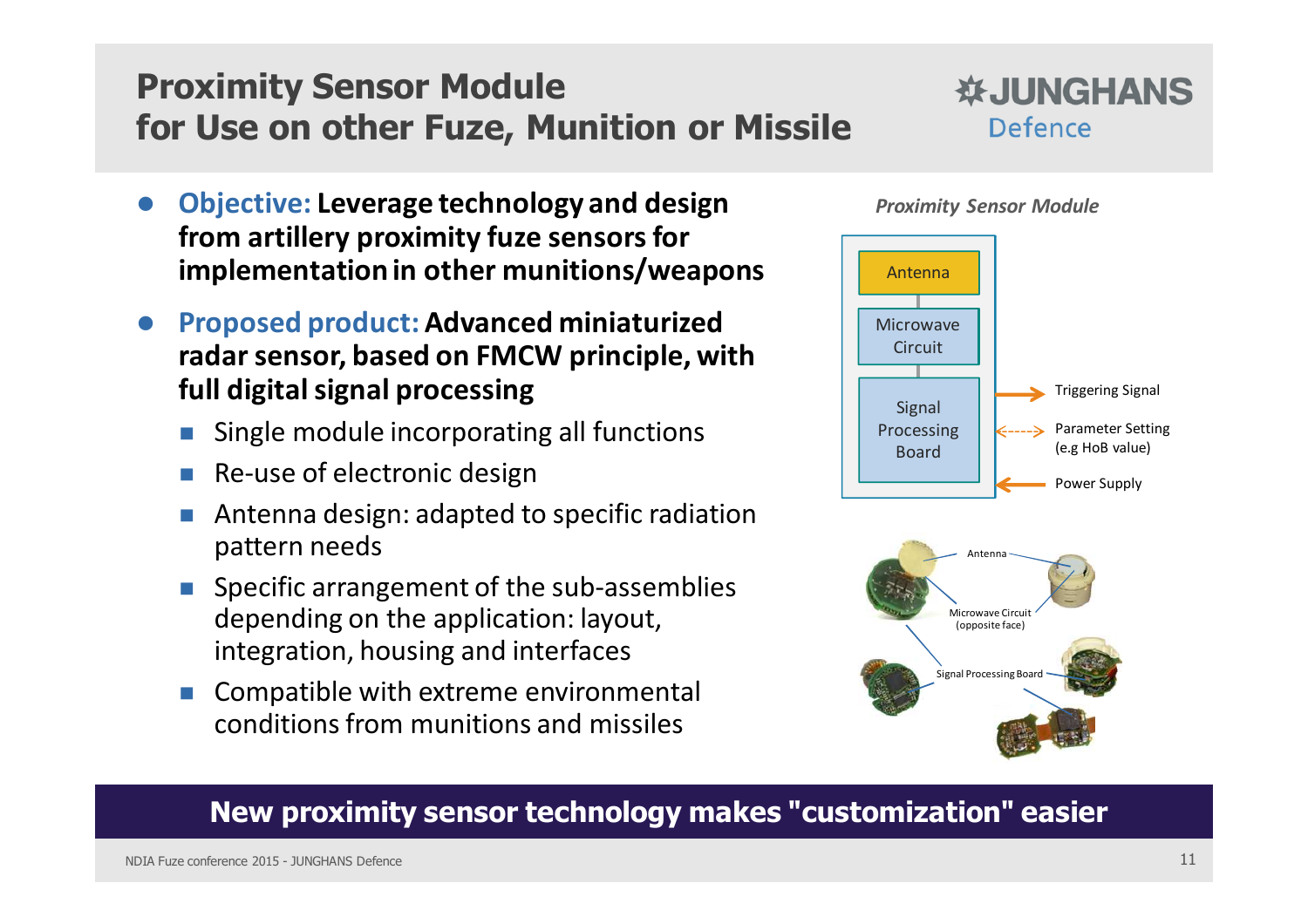#### **Proximity Sensor Module 1 (HoB Mode) Main Features**

- $\bullet$  **HoB sensor, based on the artillery and mortar fuze sensor designs**
- $\bullet$ **FMCW radar**
- $\bullet$  **HoB range: from 3m to 30m or higher. HoB can be set to different values**
- $\bullet$  **Operation from velocity ranging from 50m/s to more than 1000 m/s. Approach angle from 5° to 90° (depending on antenna design)**
- $\bullet$  **Performance independent from the target surface reflectivity (water, sand, rocks, snow,…)**
- $\bullet$  **Electronic board size: ca. 20 to 30cm² Possibility of various arrangements**
- $\bullet$ **Antenna: patch antenna**

**Sensor performances proven in artillery fuzes used in operation On-going programs for use on air-to-ground weapons**





**WJUNGHANS** 

Defence

*Design Basis :*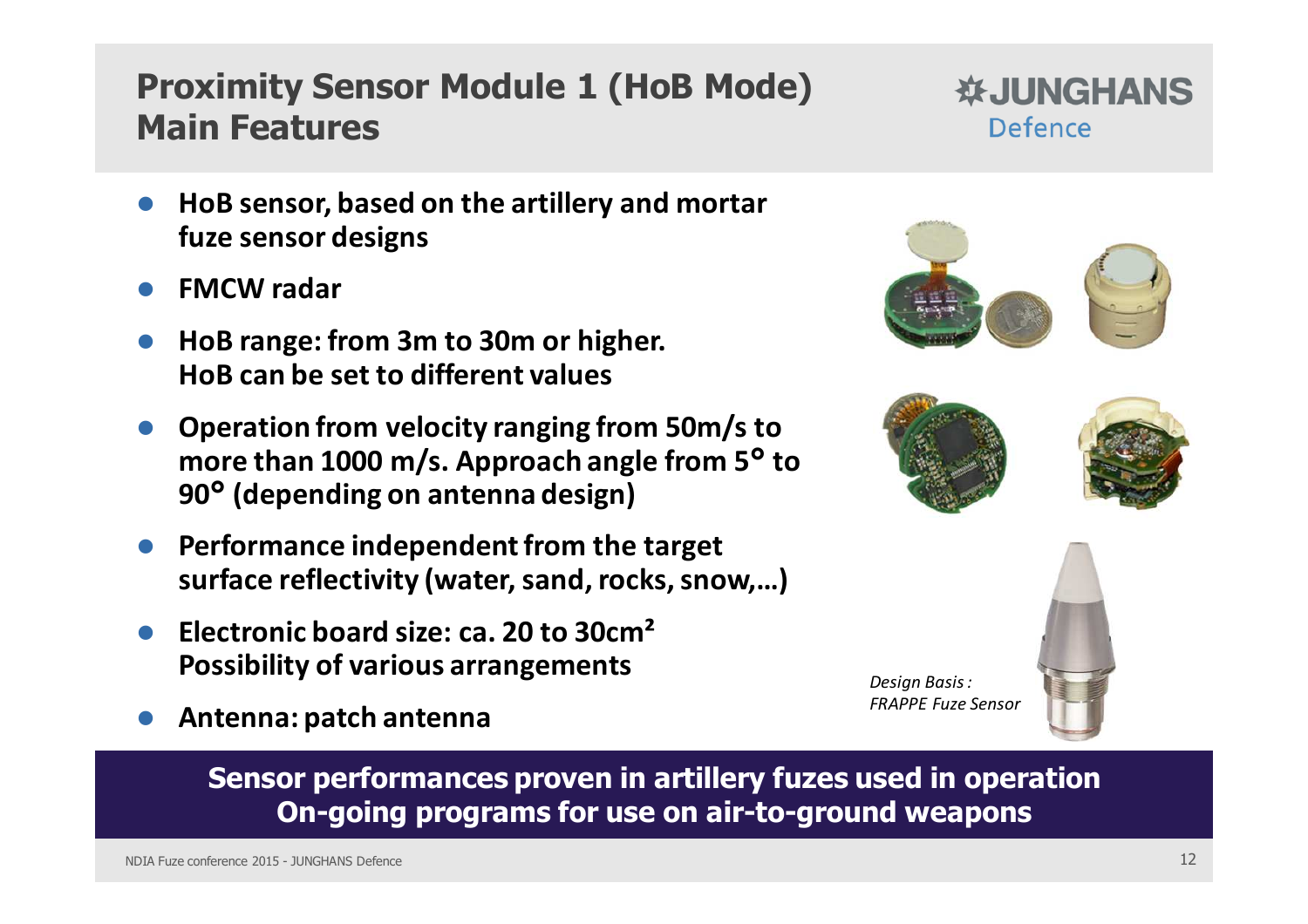#### **Proximity Sensor Module 2 (Air Target)Main Features**

- $\bullet$  **Optimized for both Air-Defence and HoB modes. Based on the naval artillery fuze sensor design**
- $\bullet$  **Processing capability more powerful than Sensor 1 as signal processing requires much higher performance**
- **Electronic board size: ca. 30 to 40cm² Possibility of various arrangements**
- $\bullet$  **Target detection capability**
	- **Aircraft, helicopter, diving or sea-skimming missile,** UAV
	- Stationary target or mobile target, up to Mach 2 -
	- - Miss distance: 5m to 8m depending on the type and on the configuration of the target.
- $\bullet$  **Possible design adaptation to meet specific application requirements and target attack configurations**



**※JUNGHANS** 

Defence

**Sensor performances proven in naval artillery fuze application (FREMEN 100 and FREMEN 76 in qualification process )**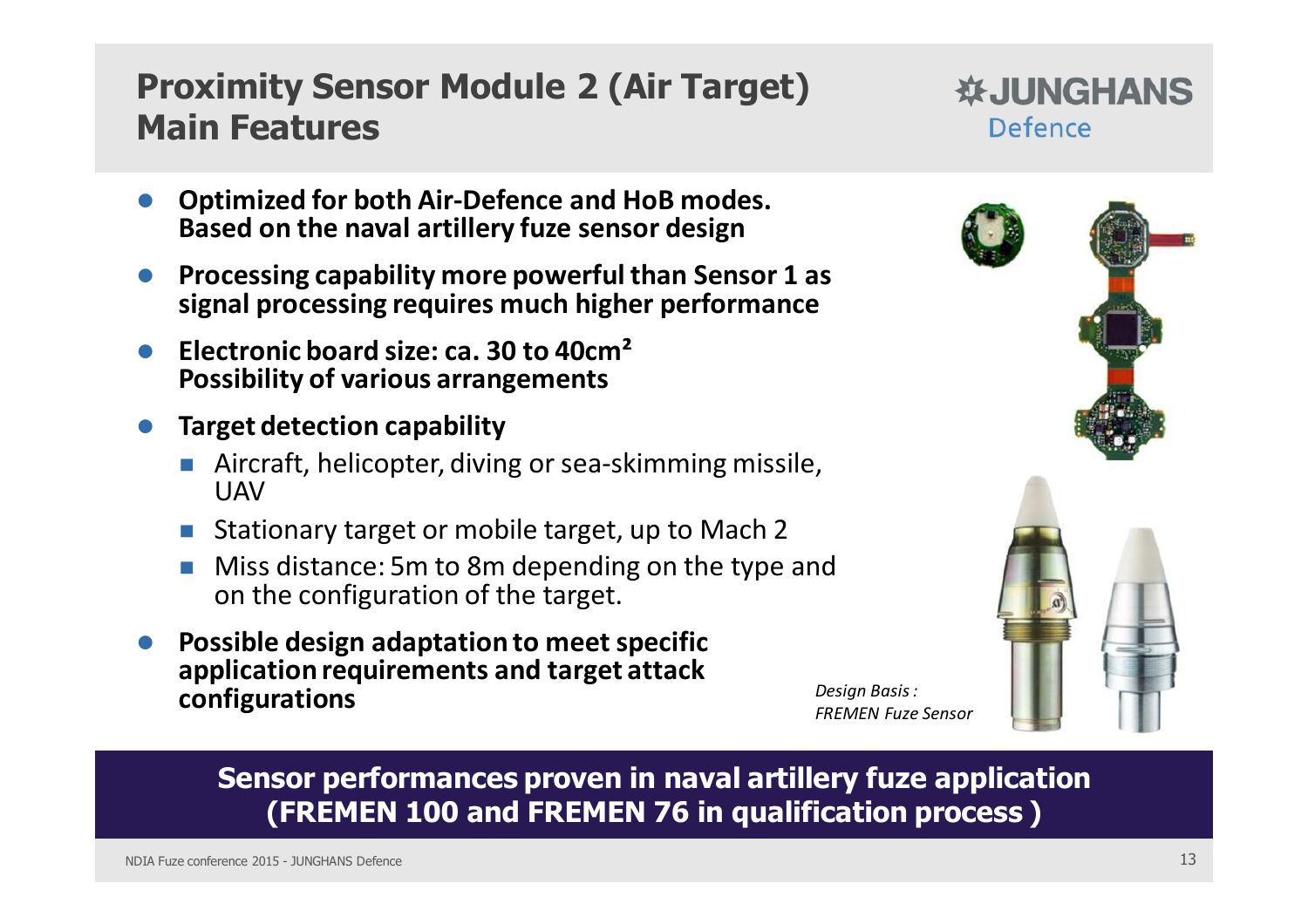## **Proximity Sensor ModuleImplementation in Modern Munitions**



- $\bullet$  **Main issues and challenges**
	- Integration in munitions which have not been initially designed to incorporate a proximity function
	- - Antenna location in the munition: essential to achieve good performance of the sensor
	- - Other compatibility issues : ballistics, extreme flight conditions, EMC withother equipments
	- -Low cost
- $\bullet$  **The Proximity Sensor Module design must be flexible enough to be adapted to specific munition configurations**
	- -Sub-assembly arrangements according to available space and interfaces

#### **Leverage existing design but keep adaptability to meet various munition configurations**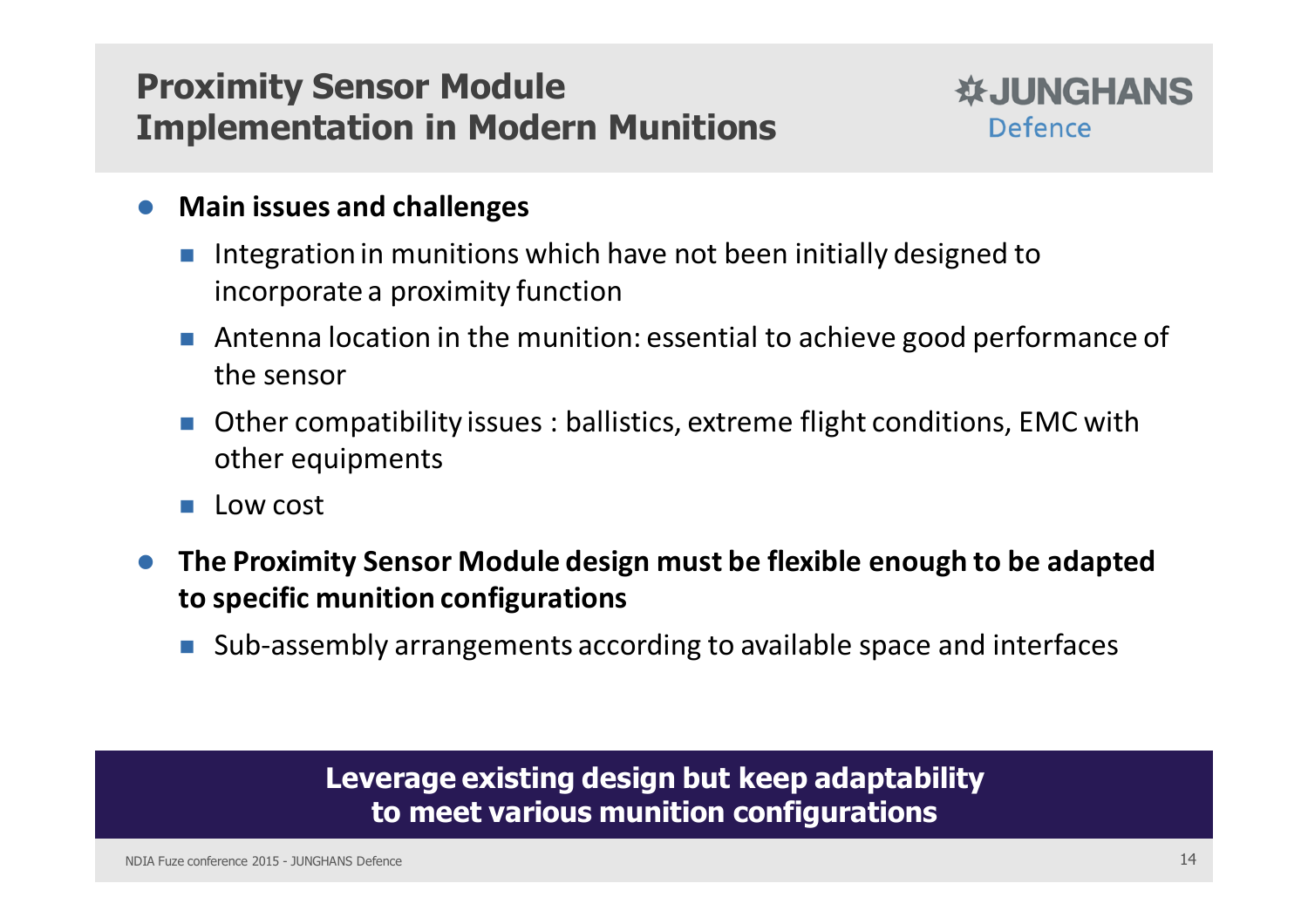## **Possible Applications for Proximity Sensor Modules**

#### **WJUNGHANS** Defence

- $\bullet$  **Conventional munitions or fuzes, not yet fitted with proximity mode** 
	- e.g. air-to-ground rockets, artillery rockets, air-to-ground weapons, air-defence and C-RAM munitions
- $\bullet$  **New generation guided munitions and correcting or guidance kits**
	- artillery, mortar, rockets or airborne weapons
- **Small and "low-cost" missiles,** 
	- **n** in the domain of land warfare or airdefence.



#### **The module's cost and versatility enable its use in various applications**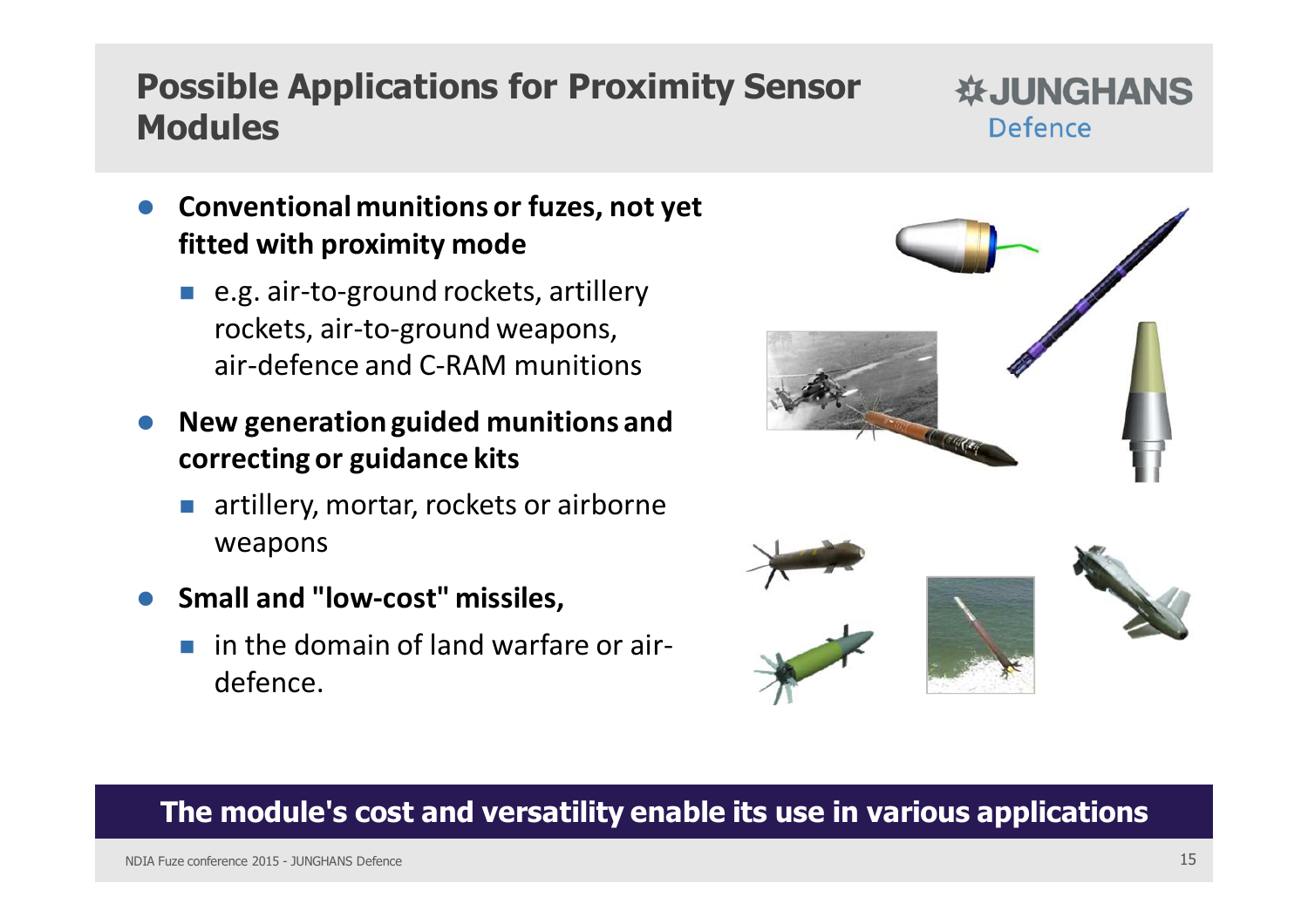#### **Proximity Sensor Module Integration - Constraints**



- $\bullet$  **Nose cone section**
	- -The most suitable location for the proximity sensor operation
	- - However, often no available space: fully packed with other devices (Seeker, Guidance Navigation and Control systems)

#### $\bullet$ **Main body section or tail section**

- -Impact on the munition frame
- -Aerodynamics
- -Integration and interconnection

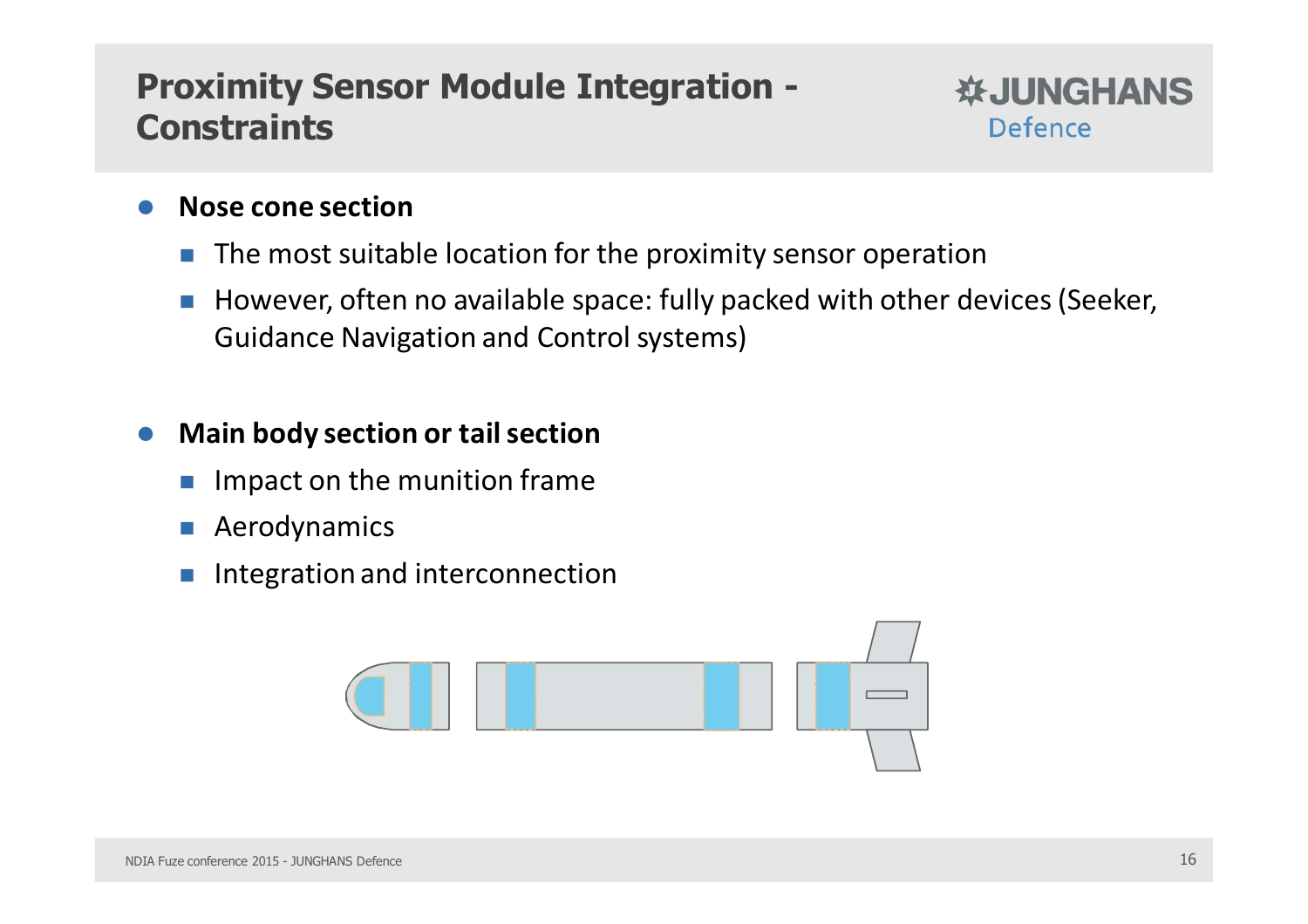#### NDIA Fuze conference 2015 - JUNGHANS Defence 17 17

#### **Proximity Sensor Module IntegrationSolutions**

#### $\bullet$  **Possibility to tailor antenna and electronic subassemblies to cope with integration constraints, either in nose part, main body or tail sections**

- - Use of patch and conformal antennas, optimized to achieve suitable radiation pattern
- - Specific Electronics layout and arrangement to fit internal configuration of the munition



**Miniaturization provides solutions to meet specific integration constraints** 



Defence

**※JUNGHANS**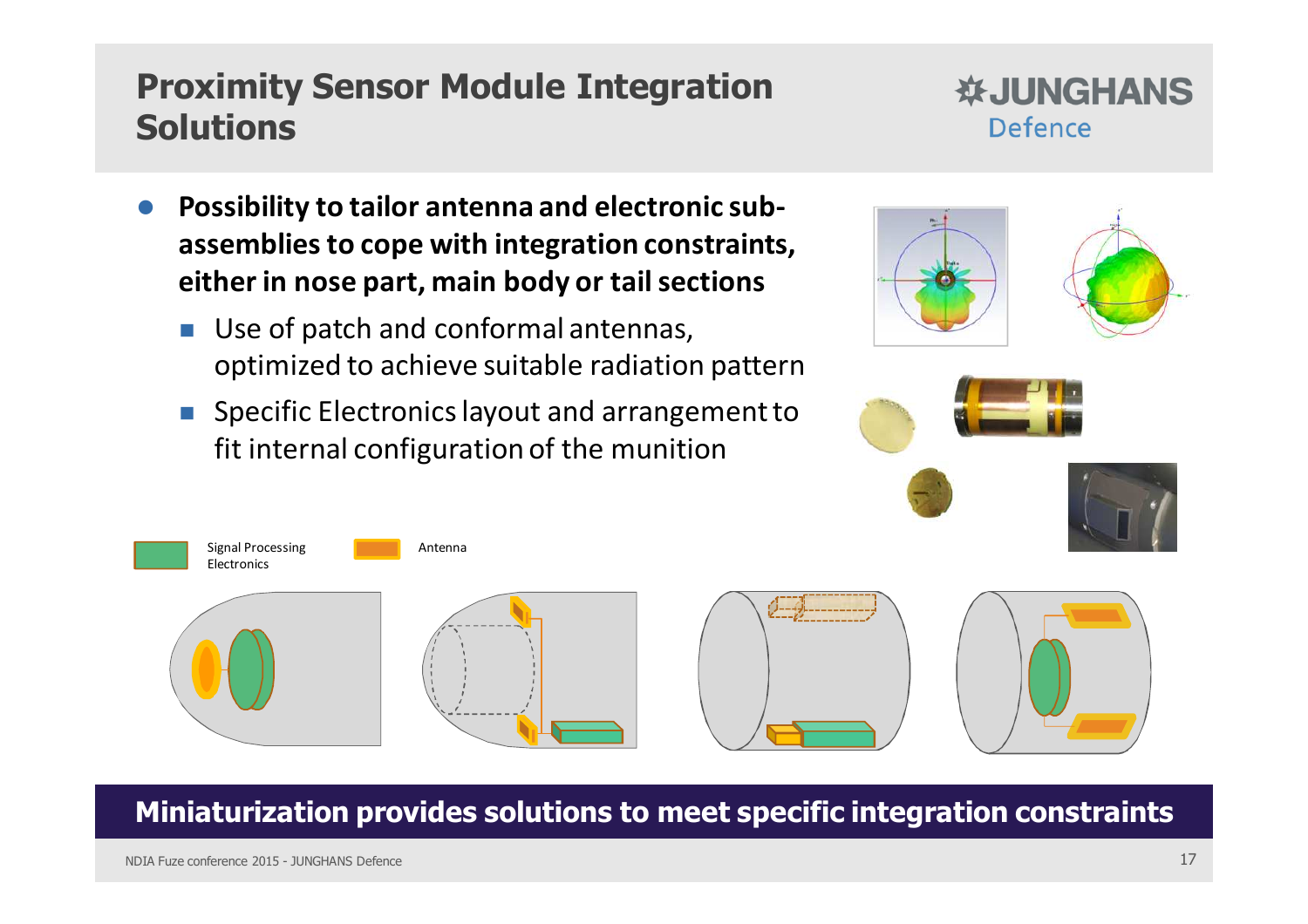#### **Conclusions**



- $\bullet$  **Target proximity sensing is a key feature which dramatically improves fuze performances and munitions terminal effect**
- $\bullet$  **New technologies enable the provision of sophisticated and powerful proximity sensors, entirely compatible with the constraints of volume, energy and costs for munition fuzes**
- $\bullet$  **JUNGHANS Defence is now proposing this technology, qualified and proven in fuzes for field and naval artillery, to achieve low cost, reliable and effective proximity sensor solutions for any modern conventional and guided munitions**